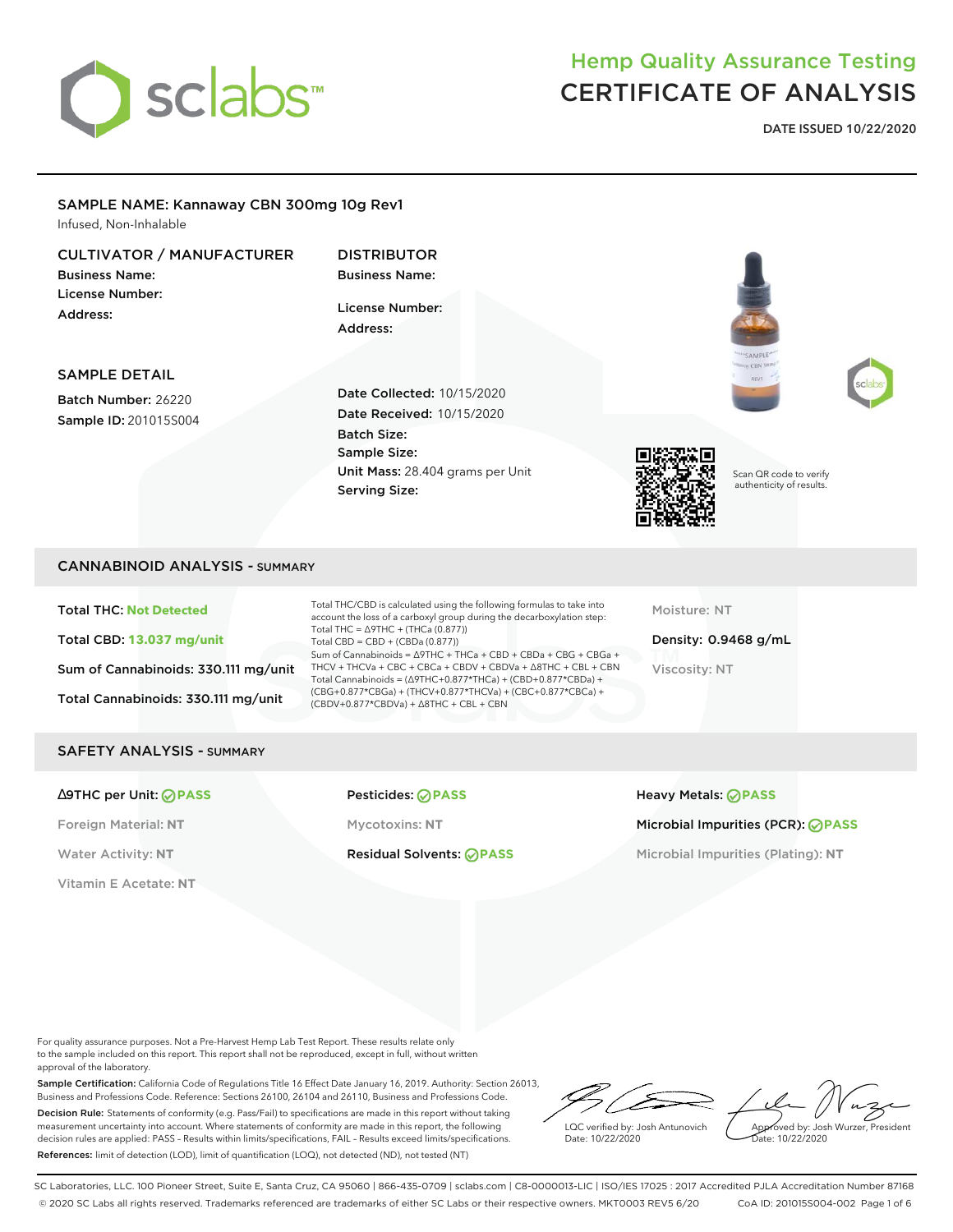

KANNAWAY CBN 300MG 10G REV1 | DATE ISSUED 10/22/2020



Tested by high-performance liquid chromatography with diode-array detection (HPLC-DAD).

**Method:** QSP 1157 - Analysis of Cannabinoids by HPLC-DAD

TOTAL THC: **Not Detected**

Total THC (∆9THC+0.877\*THCa)

#### TOTAL CBD: **13.037 mg/unit**

Total CBD (CBD+0.877\*CBDa)

#### TOTAL CANNABINOIDS: 330.111 mg/unit

Total Cannabinoids (Total THC) + (Total CBD) + (Total CBG) + (Total THCV) + (Total CBC) + (Total CBDV) + ∆8THC + CBL + CBN

### TOTAL CBG: ND

Total CBG (CBG+0.877\*CBGa)

### TOTAL THCV: ND

Total THCV (THCV+0.877\*THCVa)

### TOTAL CBC: ND Total CBC (CBC+0.877\*CBCa)

### TOTAL CBDV: ND

Total CBDV (CBDV+0.877\*CBDVa)

### CANNABINOID TEST RESULTS - 10/19/2020

| <b>COMPOUND</b>            | LOD/LOQ<br>(mg/g) | <b>MEASUREMENT</b><br><b>UNCERTAINTY (mg/g)</b> | <b>RESULT</b><br>(mg/g) | <b>RESULT</b><br>(%) |
|----------------------------|-------------------|-------------------------------------------------|-------------------------|----------------------|
| <b>CBN</b>                 | 0.001 / 0.004     | ±0.4119                                         | 11.163                  | 1.1163               |
| <b>CBD</b>                 | 0.004 / 0.011     | ±0.0220                                         | 0.459                   | 0.0459               |
| Δ9THC                      | 0.002 / 0.005     | N/A                                             | <b>ND</b>               | <b>ND</b>            |
| $\triangle$ 8THC           | 0.01/0.02         | N/A                                             | <b>ND</b>               | <b>ND</b>            |
| <b>THCa</b>                | 0.001 / 0.002     | N/A                                             | <b>ND</b>               | <b>ND</b>            |
| <b>THCV</b>                | 0.002 / 0.008     | N/A                                             | <b>ND</b>               | <b>ND</b>            |
| <b>THCVa</b>               | 0.002 / 0.005     | N/A                                             | <b>ND</b>               | <b>ND</b>            |
| <b>CBDa</b>                | 0.001/0.003       | N/A                                             | <b>ND</b>               | <b>ND</b>            |
| <b>CBDV</b>                | 0.002 / 0.007     | N/A                                             | <b>ND</b>               | <b>ND</b>            |
| <b>CBDVa</b>               | 0.001 / 0.003     | N/A                                             | <b>ND</b>               | <b>ND</b>            |
| <b>CBG</b>                 | 0.002 / 0.005     | N/A                                             | <b>ND</b>               | <b>ND</b>            |
| <b>CBGa</b>                | 0.002 / 0.006     | N/A                                             | <b>ND</b>               | <b>ND</b>            |
| <b>CBL</b>                 | 0.003 / 0.008     | N/A                                             | <b>ND</b>               | <b>ND</b>            |
| <b>CBC</b>                 | 0.003/0.010       | N/A                                             | <b>ND</b>               | <b>ND</b>            |
| <b>CBCa</b>                | 0.001 / 0.004     | N/A                                             | <b>ND</b>               | <b>ND</b>            |
| <b>SUM OF CANNABINOIDS</b> |                   |                                                 | 11.622 mg/g             | 1.1622%              |

#### Unit Mass: 28.404 grams per Unit

| ∆9THC per Unit                     | 1100 per-package limit | <b>ND</b>       | <b>PASS</b> |
|------------------------------------|------------------------|-----------------|-------------|
| <b>Total THC per Unit</b>          |                        | <b>ND</b>       |             |
| <b>CBD</b> per Unit                |                        | 13.037 mg/unit  |             |
| <b>Total CBD per Unit</b>          |                        | 13.037 mg/unit  |             |
| Sum of Cannabinoids per Unit       |                        | 330.111 mg/unit |             |
| <b>Total Cannabinoids per Unit</b> |                        | 330.111 mg/unit |             |

### MOISTURE TEST RESULT

Not Tested

### DENSITY TEST RESULT

VISCOSITY TEST RESULT

Not Tested

Tested 10/19/2020

0.9468 g/mL

Method: QSP 7870 - Sample Preparation



SC Laboratories, LLC. 100 Pioneer Street, Suite E, Santa Cruz, CA 95060 | 866-435-0709 | sclabs.com | C8-0000013-LIC | ISO/IES 17025 : 2017 Accredited PJLA Accreditation Number 87168 © 2020 SC Labs all rights reserved. Trademarks referenced are trademarks of either SC Labs or their respective owners. MKT0003 REV5 6/20 CoA ID: 201015S004-002 Page 2 of 6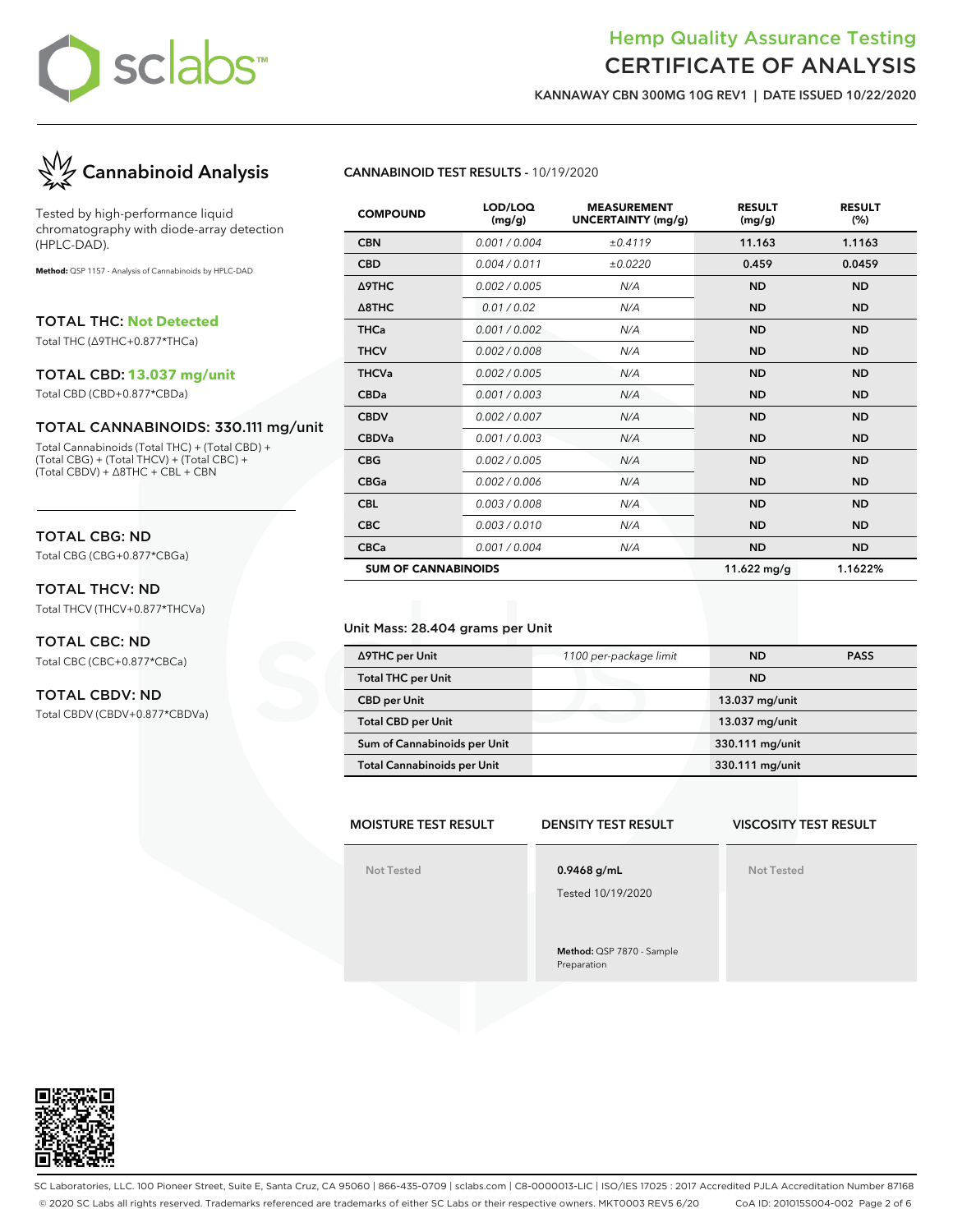

KANNAWAY CBN 300MG 10G REV1 | DATE ISSUED 10/22/2020

# Pesticide Analysis

### CATEGORY 1 AND 2 PESTICIDES

Pesticide and plant growth regulator analysis utilizing high-performance liquid chromatography-mass spectrometry (HPLC-MS) or gas chromatography-mass spectrometry (GC-MS). \*GC-MS utilized where indicated.

**Method:** QSP 1212 - Analysis of Pesticides and Mycotoxins by LC-MS or QSP 1213 - Analysis of Pesticides by GC-MS

### CATEGORY 1 PESTICIDE TEST RESULTS - 10/18/2020 PASS

| <b>COMPOUND</b>          | LOD/LOQ<br>$(\mu g/g)$ | <b>ACTION LIMIT</b><br>$(\mu q/q)$ | <b>MEASUREMENT</b><br>UNCERTAINTY (µg/g) | <b>RESULT</b><br>$(\mu g/g)$ | <b>RESULT</b> |
|--------------------------|------------------------|------------------------------------|------------------------------------------|------------------------------|---------------|
| Aldicarb                 | 0.03/0.09              | $\ge$ LOD                          | N/A                                      | <b>ND</b>                    | <b>PASS</b>   |
| Carbofuran               | 0.01 / 0.04            | $\ge$ LOD                          | N/A                                      | <b>ND</b>                    | <b>PASS</b>   |
| Chlordane*               | 0.03 / 0.08            | $\ge$ LOD                          | N/A                                      | <b>ND</b>                    | <b>PASS</b>   |
| Chlorfenapyr*            | 0.03/0.10              | $>$ LOD                            | N/A                                      | <b>ND</b>                    | <b>PASS</b>   |
| Chlorpyrifos             | 0.02 / 0.06            | $\ge$ LOD                          | N/A                                      | <b>ND</b>                    | <b>PASS</b>   |
| Coumaphos                | 0.02 / 0.06            | $\ge$ LOD                          | N/A                                      | <b>ND</b>                    | <b>PASS</b>   |
| Daminozide               | 0.03/0.10              | $>$ LOD                            | N/A                                      | <b>ND</b>                    | <b>PASS</b>   |
| <b>DDVP</b> (Dichlorvos) | 0.02 / 0.07            | $\ge$ LOD                          | N/A                                      | <b>ND</b>                    | <b>PASS</b>   |
| <b>Dimethoate</b>        | 0.02 / 0.07            | $\ge$ LOD                          | N/A                                      | <b>ND</b>                    | <b>PASS</b>   |
| Ethoprop(hos)            | 0.03 / 0.08            | $\ge$ LOD                          | N/A                                      | <b>ND</b>                    | <b>PASS</b>   |
| Etofenprox               | 0.02 / 0.05            | $\ge$ LOD                          | N/A                                      | <b>ND</b>                    | <b>PASS</b>   |
| Fenoxycarb               | 0.02 / 0.06            | $\ge$ LOD                          | N/A                                      | <b>ND</b>                    | <b>PASS</b>   |
| Fipronil                 | 0.02 / 0.06            | $\ge$ LOD                          | N/A                                      | <b>ND</b>                    | <b>PASS</b>   |
| Imazalil                 | 0.02 / 0.06            | $\ge$ LOD                          | N/A                                      | <b>ND</b>                    | <b>PASS</b>   |
| <b>Methiocarb</b>        | 0.02 / 0.06            | $>$ LOD                            | N/A                                      | <b>ND</b>                    | <b>PASS</b>   |
| Methyl parathion         | 0.03/0.10              | $\ge$ LOD                          | N/A                                      | <b>ND</b>                    | <b>PASS</b>   |
| <b>Mevinphos</b>         | 0.03/0.09              | $\ge$ LOD                          | N/A                                      | <b>ND</b>                    | <b>PASS</b>   |
| Paclobutrazol            | 0.02 / 0.05            | $\ge$ LOD                          | N/A                                      | <b>ND</b>                    | <b>PASS</b>   |
| Propoxur                 | 0.02 / 0.06            | $\ge$ LOD                          | N/A                                      | <b>ND</b>                    | <b>PASS</b>   |
| Spiroxamine              | 0.02 / 0.05            | $\ge$ LOD                          | N/A                                      | <b>ND</b>                    | <b>PASS</b>   |
| Thiacloprid              | 0.03 / 0.07            | $\ge$ LOD                          | N/A                                      | <b>ND</b>                    | <b>PASS</b>   |
|                          |                        |                                    |                                          |                              |               |

### CATEGORY 2 PESTICIDE TEST RESULTS - 10/18/2020 PASS

| Abamectin           | 0.03/0.10   | 0.3 | N/A | <b>ND</b> | <b>PASS</b> |
|---------------------|-------------|-----|-----|-----------|-------------|
| Acephate            | 0.01/0.04   | 5   | N/A | <b>ND</b> | <b>PASS</b> |
| Acequinocyl         | 0.02 / 0.05 | 4   | N/A | <b>ND</b> | <b>PASS</b> |
| Acetamiprid         | 0.02 / 0.05 | 5   | N/A | <b>ND</b> | <b>PASS</b> |
| Azoxystrobin        | 0.01 / 0.04 | 40  | N/A | <b>ND</b> | <b>PASS</b> |
| <b>Bifenazate</b>   | 0.01 / 0.02 | 5   | N/A | <b>ND</b> | <b>PASS</b> |
| <b>Bifenthrin</b>   | 0.01 / 0.02 | 0.5 | N/A | <b>ND</b> | <b>PASS</b> |
| <b>Boscalid</b>     | 0.02 / 0.06 | 10  | N/A | <b>ND</b> | <b>PASS</b> |
| Captan              | 0.2/0.5     | 5   | N/A | <b>ND</b> | <b>PASS</b> |
| Carbaryl            | 0.01/0.02   | 0.5 | N/A | <b>ND</b> | <b>PASS</b> |
| Chlorantraniliprole | 0.01/0.03   | 40  | N/A | <b>ND</b> | <b>PASS</b> |

Continued on next page



SC Laboratories, LLC. 100 Pioneer Street, Suite E, Santa Cruz, CA 95060 | 866-435-0709 | sclabs.com | C8-0000013-LIC | ISO/IES 17025 : 2017 Accredited PJLA Accreditation Number 87168 © 2020 SC Labs all rights reserved. Trademarks referenced are trademarks of either SC Labs or their respective owners. MKT0003 REV5 6/20 CoA ID: 201015S004-002 Page 3 of 6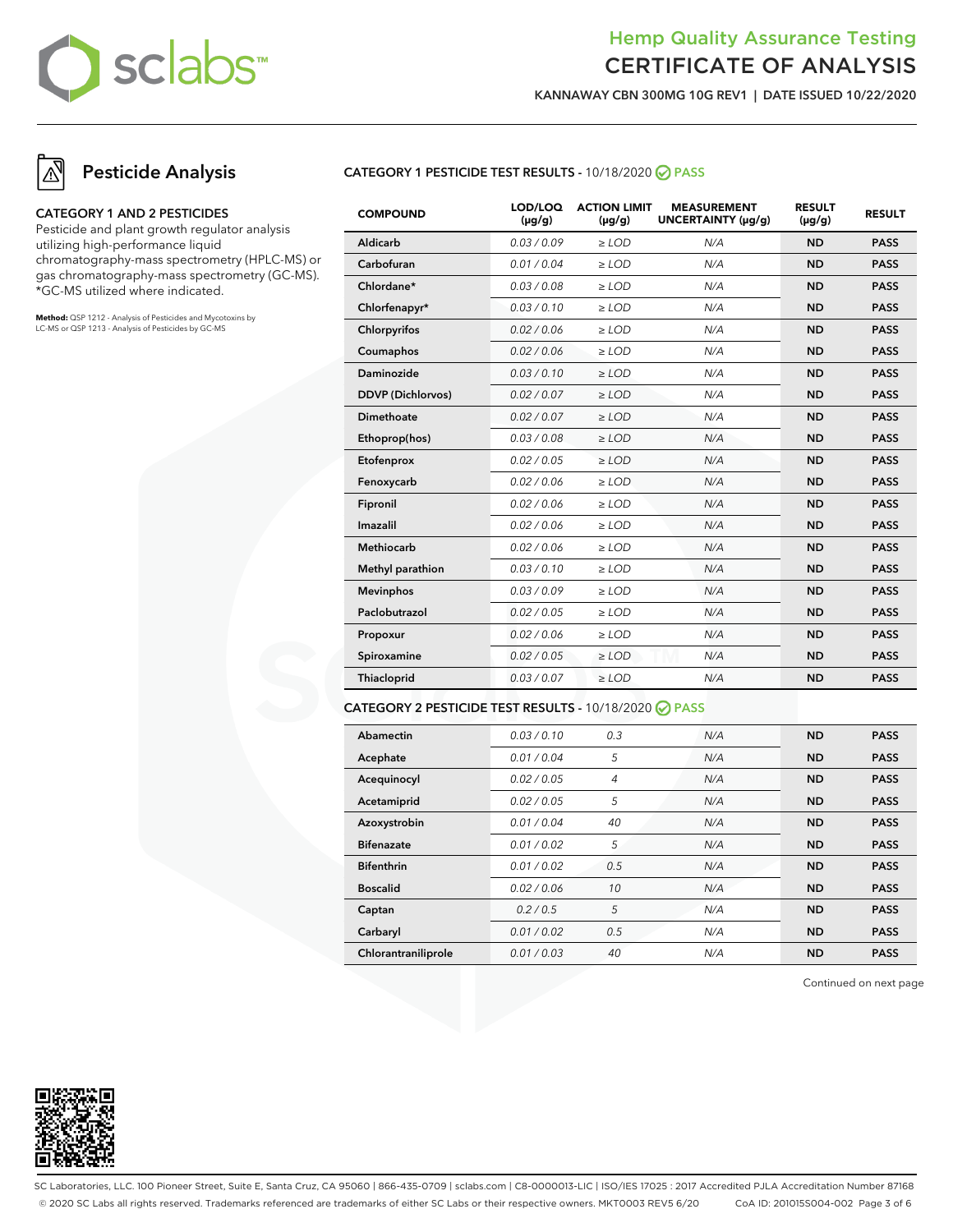

KANNAWAY CBN 300MG 10G REV1 | DATE ISSUED 10/22/2020



### CATEGORY 1 AND 2 PESTICIDES

Pesticide and plant growth regulator analysis utilizing high-performance liquid chromatography-mass spectrometry (HPLC-MS) or gas chromatography-mass spectrometry (GC-MS). \*GC-MS utilized where indicated.

**Method:** QSP 1212 - Analysis of Pesticides and Mycotoxins by LC-MS or QSP 1213 - Analysis of Pesticides by GC-MS

### CATEGORY 2 PESTICIDE TEST RESULTS - 10/18/2020 continued @ PASS

| <b>COMPOUND</b>          | LOD/LOQ<br>$(\mu g/g)$ | <b>ACTION LIMIT</b><br>$(\mu g/g)$ | <b>MEASUREMENT</b><br>UNCERTAINTY (µg/g) | <b>RESULT</b><br>$(\mu g/g)$ | <b>RESULT</b> |
|--------------------------|------------------------|------------------------------------|------------------------------------------|------------------------------|---------------|
| Clofentezine             | 0.02 / 0.06            | 0.5                                | N/A                                      | <b>ND</b>                    | <b>PASS</b>   |
| Cyfluthrin               | 0.1 / 0.4              | $\mathcal{I}$                      | N/A                                      | <b>ND</b>                    | <b>PASS</b>   |
| Cypermethrin             | 0.1 / 0.3              | $\mathcal{I}$                      | N/A                                      | <b>ND</b>                    | <b>PASS</b>   |
| Diazinon                 | 0.01 / 0.04            | 0.2                                | N/A                                      | <b>ND</b>                    | <b>PASS</b>   |
| Dimethomorph             | 0.01 / 0.03            | 20                                 | N/A                                      | <b>ND</b>                    | <b>PASS</b>   |
| Etoxazole                | 0.010 / 0.028          | 1.5                                | N/A                                      | <b>ND</b>                    | <b>PASS</b>   |
| Fenhexamid               | 0.02 / 0.1             | 10                                 | N/A                                      | <b>ND</b>                    | <b>PASS</b>   |
| Fenpyroximate            | 0.03 / 0.08            | $\overline{c}$                     | N/A                                      | <b>ND</b>                    | <b>PASS</b>   |
| Flonicamid               | 0.01 / 0.04            | $\overline{c}$                     | N/A                                      | <b>ND</b>                    | <b>PASS</b>   |
| Fludioxonil              | 0.03 / 0.08            | 30                                 | N/A                                      | <b>ND</b>                    | <b>PASS</b>   |
| Hexythiazox              | 0.01 / 0.04            | $\overline{c}$                     | N/A                                      | <b>ND</b>                    | <b>PASS</b>   |
| Imidacloprid             | 0.01 / 0.04            | 3                                  | N/A                                      | <b>ND</b>                    | <b>PASS</b>   |
| Kresoxim-methyl          | 0.02 / 0.07            | $\mathcal{I}$                      | N/A                                      | <b>ND</b>                    | <b>PASS</b>   |
| Malathion                | 0.02 / 0.05            | 5                                  | N/A                                      | <b>ND</b>                    | <b>PASS</b>   |
| Metalaxyl                | 0.02 / 0.06            | 15                                 | N/A                                      | <b>ND</b>                    | <b>PASS</b>   |
| Methomyl                 | 0.03 / 0.1             | 0.1                                | N/A                                      | <b>ND</b>                    | <b>PASS</b>   |
| Myclobutanil             | 0.03 / 0.1             | 9                                  | N/A                                      | <b>ND</b>                    | <b>PASS</b>   |
| <b>Naled</b>             | 0.03 / 0.1             | 0.5                                | N/A                                      | <b>ND</b>                    | <b>PASS</b>   |
| Oxamyl                   | 0.02 / 0.06            | 0.2                                | N/A                                      | <b>ND</b>                    | <b>PASS</b>   |
| Pentachloronitrobenzene* | 0.03 / 0.09            | 0.2                                | N/A                                      | <b>ND</b>                    | <b>PASS</b>   |
| Permethrin               | 0.03 / 0.09            | 20                                 | N/A                                      | <b>ND</b>                    | <b>PASS</b>   |
| Phosmet                  | 0.03 / 0.10            | 0.2                                | N/A                                      | <b>ND</b>                    | <b>PASS</b>   |
| Piperonylbutoxide        | 0.003 / 0.009          | 8                                  | N/A                                      | <b>ND</b>                    | <b>PASS</b>   |
| Prallethrin              | 0.03 / 0.08            | 0.4                                | N/A                                      | <b>ND</b>                    | <b>PASS</b>   |
| Propiconazole            | 0.01 / 0.03            | 20                                 | N/A                                      | <b>ND</b>                    | <b>PASS</b>   |
| Pyrethrins               | 0.03 / 0.08            | $\mathcal{I}$                      | N/A                                      | <b>ND</b>                    | <b>PASS</b>   |
| Pyridaben                | 0.006 / 0.019          | 3                                  | N/A                                      | <b>ND</b>                    | <b>PASS</b>   |
| Spinetoram               | 0.02 / 0.07            | 3                                  | N/A                                      | <b>ND</b>                    | <b>PASS</b>   |
| Spinosad                 | 0.02 / 0.06            | 3                                  | N/A                                      | <b>ND</b>                    | <b>PASS</b>   |
| Spiromesifen             | 0.02 / 0.05            | 12                                 | N/A                                      | <b>ND</b>                    | <b>PASS</b>   |
| Spirotetramat            | 0.01 / 0.02            | 13                                 | N/A                                      | <b>ND</b>                    | <b>PASS</b>   |
| Tebuconazole             | 0.02 / 0.07            | $\overline{c}$                     | N/A                                      | <b>ND</b>                    | <b>PASS</b>   |
| Thiamethoxam             | 0.03 / 0.08            | 4.5                                | N/A                                      | <b>ND</b>                    | <b>PASS</b>   |
| Trifloxystrobin          | 0.01 / 0.03            | 30                                 | N/A                                      | <b>ND</b>                    | <b>PASS</b>   |



SC Laboratories, LLC. 100 Pioneer Street, Suite E, Santa Cruz, CA 95060 | 866-435-0709 | sclabs.com | C8-0000013-LIC | ISO/IES 17025 : 2017 Accredited PJLA Accreditation Number 87168 © 2020 SC Labs all rights reserved. Trademarks referenced are trademarks of either SC Labs or their respective owners. MKT0003 REV5 6/20 CoA ID: 201015S004-002 Page 4 of 6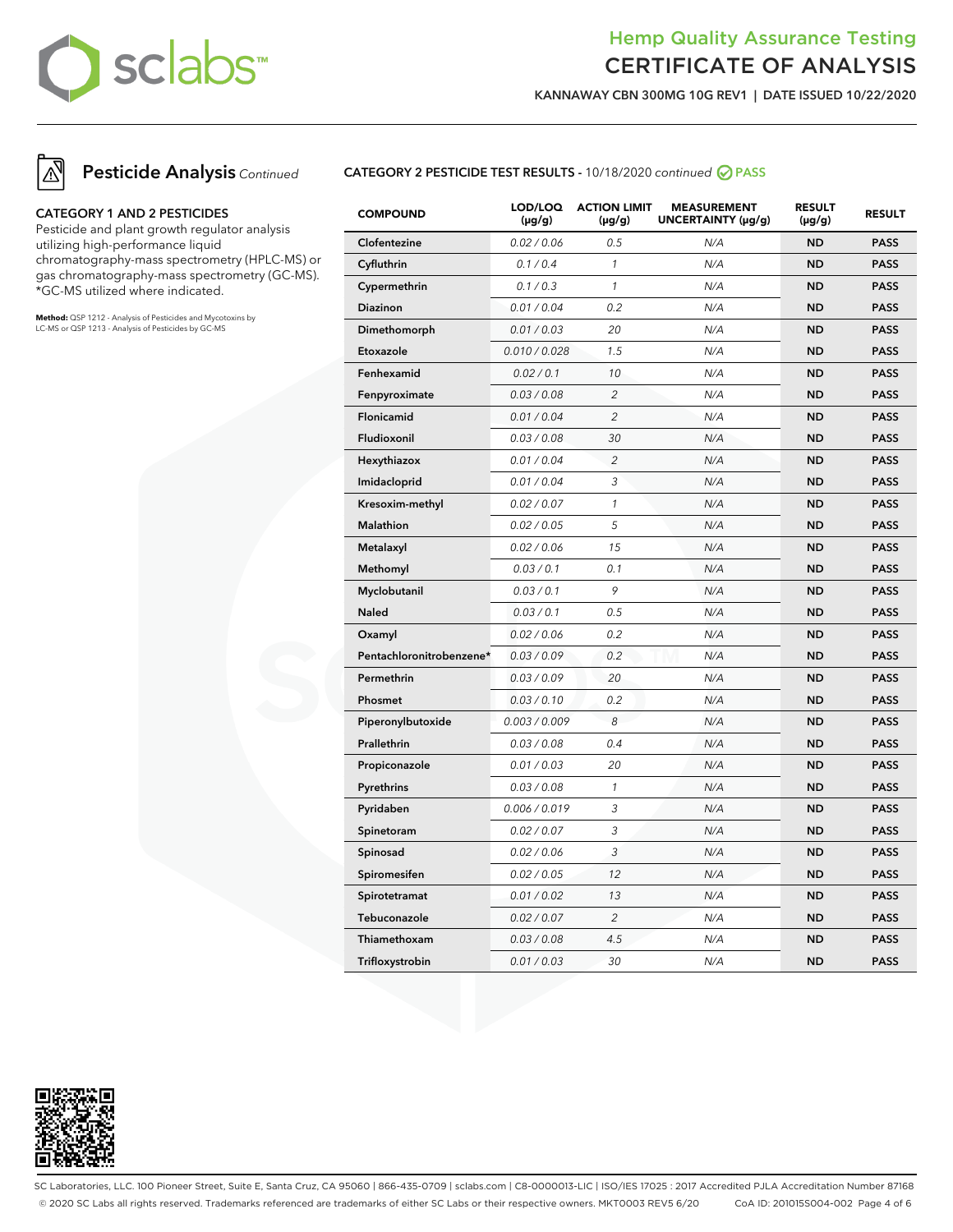

KANNAWAY CBN 300MG 10G REV1 | DATE ISSUED 10/22/2020



### CATEGORY 1 AND 2 RESIDUAL SOLVENTS

Residual Solvent analysis utilizing gas chromatography-mass spectrometry (GC-MS).

**Method:** QSP 1204 - Analysis of Residual Solvents by GC-MS

### CATEGORY 1 RESIDUAL SOLVENTS TEST RESULTS - 10/17/2020 PASS

| <b>COMPOUND</b>       | LOD/LOQ<br>$(\mu g/g)$ | <b>ACTION LIMIT</b><br>$(\mu g/g)$ | <b>MEASUREMENT</b><br>UNCERTAINTY (µq/q) | <b>RESULT</b><br>$(\mu g/g)$ | <b>RESULT</b> |
|-----------------------|------------------------|------------------------------------|------------------------------------------|------------------------------|---------------|
| 1.2-Dichloroethane    | 0.05/0.1               |                                    | N/A                                      | <b>ND</b>                    | <b>PASS</b>   |
| <b>Benzene</b>        | 0.03/0.09              |                                    | N/A                                      | <b>ND</b>                    | <b>PASS</b>   |
| Chloroform            | 0.1/0.2                |                                    | N/A                                      | <b>ND</b>                    | <b>PASS</b>   |
| <b>Ethylene Oxide</b> | 0.1/0.4                |                                    | N/A                                      | <b>ND</b>                    | <b>PASS</b>   |
| Methylene chloride    | 0.3/0.9                |                                    | N/A                                      | <b>ND</b>                    | <b>PASS</b>   |
| Trichloroethylene     | 0.1/0.3                |                                    | N/A                                      | ND                           | <b>PASS</b>   |

#### CATEGORY 2 RESIDUAL SOLVENTS TEST RESULTS - 10/17/2020 PASS

| Acetone                  | 20/50  | 5000 | N/A | <b>ND</b> | <b>PASS</b> |
|--------------------------|--------|------|-----|-----------|-------------|
| Acetonitrile             | 2/7    | 410  | N/A | <b>ND</b> | <b>PASS</b> |
| <b>Butane</b>            | 10/50  | 5000 | N/A | <b>ND</b> | <b>PASS</b> |
| Ethanol                  | 20/50  | 5000 | N/A | <b>ND</b> | <b>PASS</b> |
| Ethyl acetate            | 20/60  | 5000 | N/A | <b>ND</b> | <b>PASS</b> |
| Ethyl ether              | 20/50  | 5000 | N/A | <b>ND</b> | <b>PASS</b> |
| Heptane                  | 20/60  | 5000 | N/A | <b>ND</b> | <b>PASS</b> |
| Hexane                   | 2/5    | 290  | N/A | <b>ND</b> | <b>PASS</b> |
| <b>Isopropyl Alcohol</b> | 10/40  | 5000 | N/A | <b>ND</b> | <b>PASS</b> |
| Methanol                 | 50/200 | 3000 | N/A | <b>ND</b> | <b>PASS</b> |
| Pentane                  | 20/50  | 5000 | N/A | <b>ND</b> | <b>PASS</b> |
| Propane                  | 10/20  | 5000 | N/A | <b>ND</b> | <b>PASS</b> |
| Toluene                  | 7/21   | 890  | N/A | <b>ND</b> | <b>PASS</b> |
| <b>Total Xylenes</b>     | 50/160 | 2170 | N/A | <b>ND</b> | <b>PASS</b> |

#### HEAVY METALS TEST RESULTS - 10/17/2020 @ PASS

| <b>COMPOUND</b> | LOD/LOQ<br>$(\mu g/g)$ | <b>ACTION LIMIT</b><br>$(\mu g/g)$ | <b>MEASUREMENT</b><br>UNCERTAINTY (µg/g) | <b>RESULT</b><br>$(\mu g/g)$ | <b>RESULT</b> |
|-----------------|------------------------|------------------------------------|------------------------------------------|------------------------------|---------------|
| Cadmium         | 0.02/0.05              | 0.5                                | N/A                                      | <b>ND</b>                    | <b>PASS</b>   |
| Lead            | 0.04/0.1               | 0.5                                | N/A                                      | <b>ND</b>                    | <b>PASS</b>   |
| <b>Arsenic</b>  | 0.02 / 0.1             | 1.5                                | N/A                                      | <b>ND</b>                    | <b>PASS</b>   |
| <b>Mercury</b>  | 0.002/0.01             | 3                                  | N/A                                      | <b>ND</b>                    | <b>PASS</b>   |



### Heavy Metals Analysis

Heavy metal analysis utilizing inductively coupled plasma-mass spectrometry (ICP-MS).

**Method:** QSP 1160 - Analysis of Heavy Metals by ICP-MS



SC Laboratories, LLC. 100 Pioneer Street, Suite E, Santa Cruz, CA 95060 | 866-435-0709 | sclabs.com | C8-0000013-LIC | ISO/IES 17025 : 2017 Accredited PJLA Accreditation Number 87168 © 2020 SC Labs all rights reserved. Trademarks referenced are trademarks of either SC Labs or their respective owners. MKT0003 REV5 6/20 CoA ID: 201015S004-002 Page 5 of 6